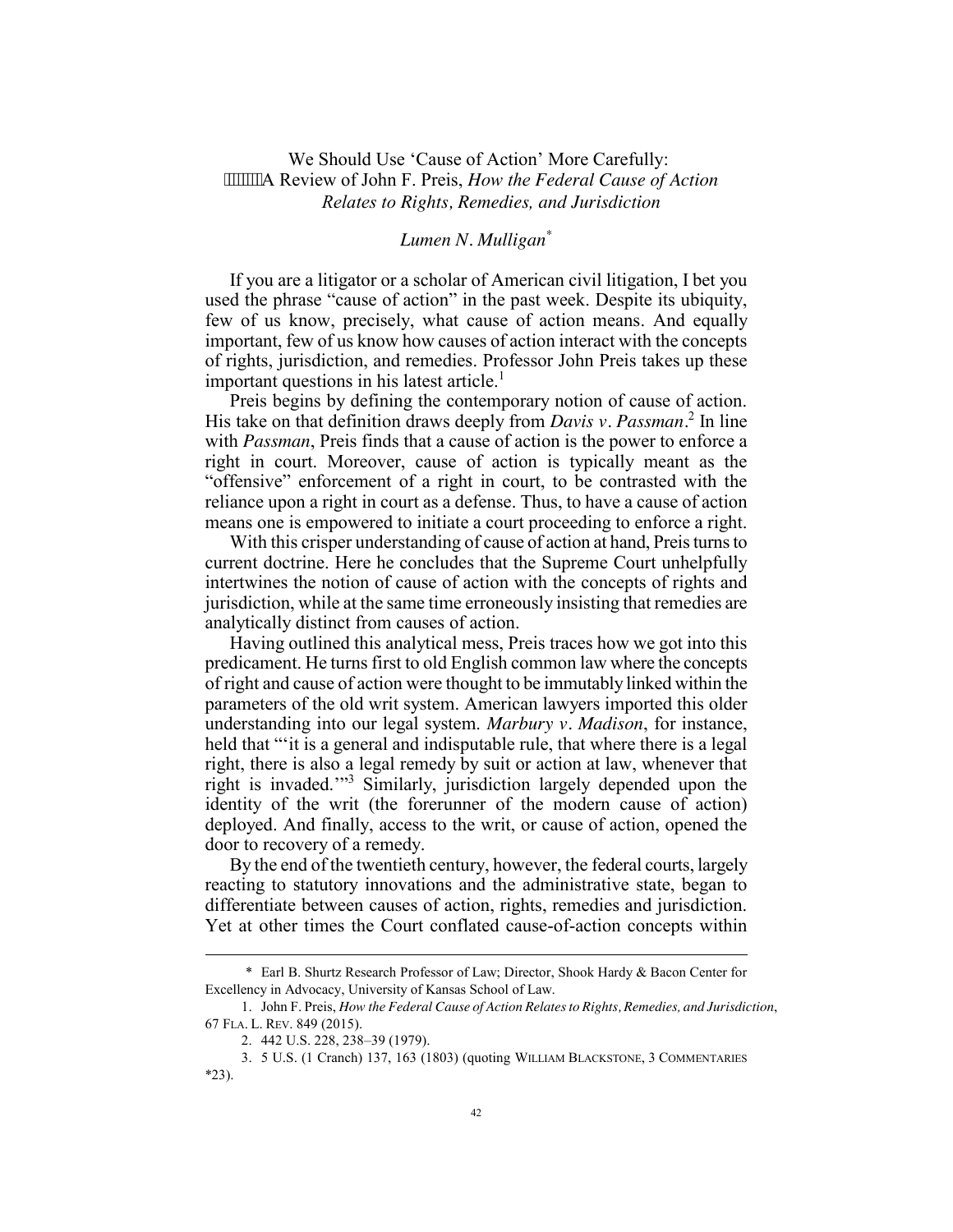rights, remedies and jurisdictional discussions, leading to the confusions Preis illustrates in the beginning of his work.

Armed with his more refined understanding, Preis argues that the Court errs, by applying mismatched concepts, when it applies cause-of-action jurisprudence to resolve "rights" issues. In short, Justice Scalia's inferred cause-of-action jurisprudence is wrong. Similarly, the Court errs, at least most of the time, when it applies cause-of-action jurisprudence to resolve questions of federal question subject matter jurisdiction. Hence, Justice Holmes' jurisdictional position is wrong. The Court also errs, in Preis' view, when it insists, as it did in *Bell v. Hood*, that the "federal courts may use any available remedy to make good the wrong done."<sup>4</sup> In essence, Justice Brennan is wrong to insist that a cause of action is analytically prior to remedy. As one can see, our confused understanding of a cause of action as a concept has wide-ranging implications.

I have my disagreements with Preis, of course. For example, Preis treats sovereign immunity as a matter of cause-of-action jurisprudence, believing that because sovereign immunity is an immunity from suit, not just liability, it must implicate the notion of cause of action.<sup>5</sup> I conclude that immunity is a defense with jurisdictional implications.<sup>6</sup> Indeed, the courts normally provide just such a treatment.<sup>7</sup> Moreover, the Supreme Court does not conclude that sovereign immunity is wrapped up with causes of actions, otherwise it would allow the existence of a sovereign-immunity defense to establish 28 U.S.C. § 1331 jurisdiction under the well-pleaded complaint rule—which it does not do.<sup>8</sup> Further, qualified-immunity doctrine, which likewise creates immunity from suit not just from liability, illustrates that having a defense from suit does not equate immunity with cause of action.<sup>9</sup>

8. *See* Franchise Tax Bd. v. Constr. Laborers Vacation Trust, 463 U.S. 1, 10–11 (1983) (holding that the presence of a federal immunity defense, even if pleaded on the face of the complaint, is not sufficient to bring a claim within § 1331 jurisdiction).

9. *See* Gomez v. Toledo, 446 U.S. 635, 640 (1980) ("[T]his Court has never indicated that qualified immunity is relevant to the existence of the plaintiff's cause of action; instead we have described it as a defense available to the official in question."); *see also* Crawford-El v. Britton, 523

 <sup>4. 327</sup> U.S. 678, 684 (1946).

<sup>5.</sup> Preis, *supra* note 1, at 891.

<sup>6.</sup> *See* Lumen N. Mulligan, *You Can't Go Holmes Again*, 107 NW. U. L. REV. 237, 265 (2012).

<sup>7.</sup> *See, e.g.*, United States v. Interstate Commerce Comm'n, 337 U.S. 426, 462 (1949) ("The *defense* of sovereign immunity, moreover, cannot be avoided by directing that the suit proceed only against the Interstate Commerce Commission." (emphasis added)); United States v. Sherwood, 312 U.S. 584, 586 (1941) (discussing the sovereign immunity defense and jurisdiction). The courts of appeals have aptly labeled these jurisdictional defenses. *See, e.g.*, Hydrogen Tech. Corp. v. United States, 831 F.2d 1155, 1162 n.6 (1st Cir. 1987) ("It is well-established law that . . . jurisdictional defenses cannot be waived by the parties and may be raised for the first time on appeal or even raised by a court sua sponte."); *see also* Roberts v. United States, 887 F.2d 899, 900 (9th Cir. 1989) (similar).